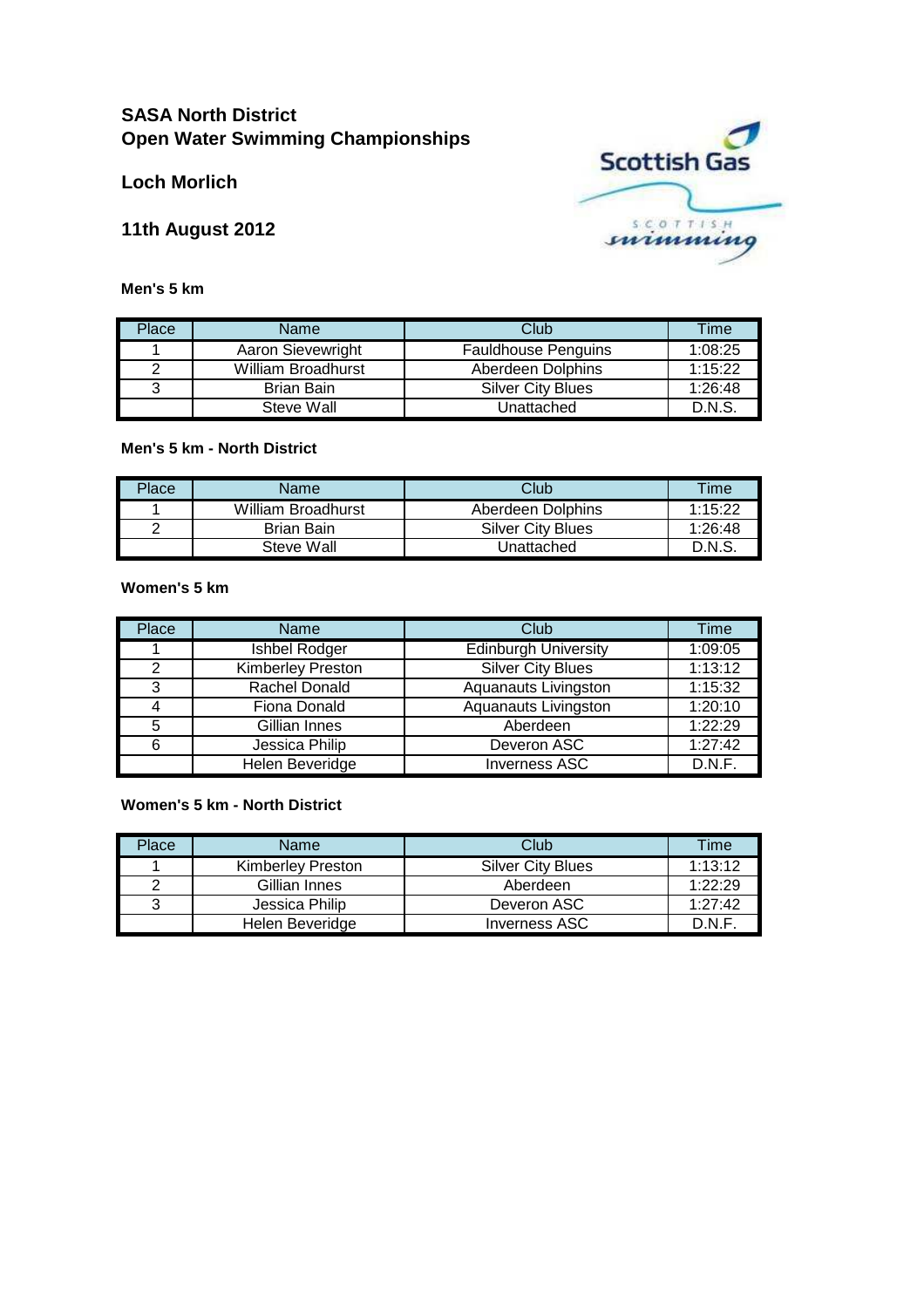#### **Junior Men's 3 km**

| Place          | Name                     | Club                       | Time    |
|----------------|--------------------------|----------------------------|---------|
|                | <b>Callum Nortje</b>     | <b>Inverness ASC</b>       | 0:40:57 |
| $\overline{2}$ | Jonathan Doyle           | Motherwell and Wishaw ASC  | 0:41:44 |
| 3              | Martin Douglas           | City Of Glasgow Swim Team  | 0:41:50 |
| 4              | Andy Webb                | Aberdeen Dolphins          | 0:42:35 |
| 5              | Nathan Kennedy           | Livingston Dolphins        | 0:42:58 |
| 6              | Thomas Dalgarno          | <b>Cults Otters</b>        | 0:47:27 |
| 7              | Oscar Heald              | Elgin ASC                  | 0:47:29 |
| 8              | Ryan Kaczmarek           | Deveron ASC                | 0:50:32 |
| 9              | <b>Ethan Sievewright</b> | <b>Fauldhouse Penguins</b> | 0:51:42 |
|                | <b>Caoilen Doyle</b>     | Motherwell and Wishaw ASC  | D.N.S.  |

# **Junior Men's 3 km - North District**

| Place | <b>Name</b>     | Club                | Time    |
|-------|-----------------|---------------------|---------|
|       | Callum Nortje   | Inverness ASC       | 0:40:57 |
| າ     | Andy Webb       | Aberdeen Dolphins   | 0:42:35 |
| 3     | Thomas Dalgarno | <b>Cults Otters</b> | 0:47:27 |
| 4     | Oscar Heald     | Elgin ASC           | 0:47:29 |
| 5     | Rvan Kaczmarek  | Deveron ASC         | 0:50:32 |

#### **Junior Women's 3 km**

| Place          | <b>Name</b>           | Club                      | Time    |
|----------------|-----------------------|---------------------------|---------|
|                | Rebecca Smith         | <b>Highland Swim Team</b> | 0:37:30 |
| $\overline{2}$ | Alyshia McCracken     | Grangemeouth              | 0:39:45 |
| 3              | Mhairi High           | Ren 96                    | 0:40:29 |
| 4              | <b>Beth Armour</b>    | Aberdeen                  | 0:40:58 |
| 5              | Sophie Ewen           | <b>Buckie</b>             | 0:44:20 |
| 6              | <b>Ruth Bryce</b>     | Garioch ASC               | 0:46:59 |
| 7              | <b>Emily Paterson</b> | Finns                     | 0:48:09 |
| 8              | Eilidh Love           | Inverclyde ASC            | 0:48:23 |
| 9              | Gabriella Gatherer    | <b>INCAS</b>              | 0:53:13 |
|                | Rebecca Rieley        | Motherwell and Wishaw ASC | D.N.S.  |

**Junior Women's 3 km - North District**

| Place | <b>Name</b>        | Club                      | Time    |
|-------|--------------------|---------------------------|---------|
|       | Rebecca Smith      | <b>Highland Swim Team</b> | 0:37:30 |
|       | <b>Beth Armour</b> | Aberdeen                  | 0:40:58 |
| ว     | Sophie Ewen        | <b>Buckie</b>             | 0:44:20 |
| 4     | <b>Ruth Bryce</b>  | <b>Garioch ASC</b>        | 0:46:59 |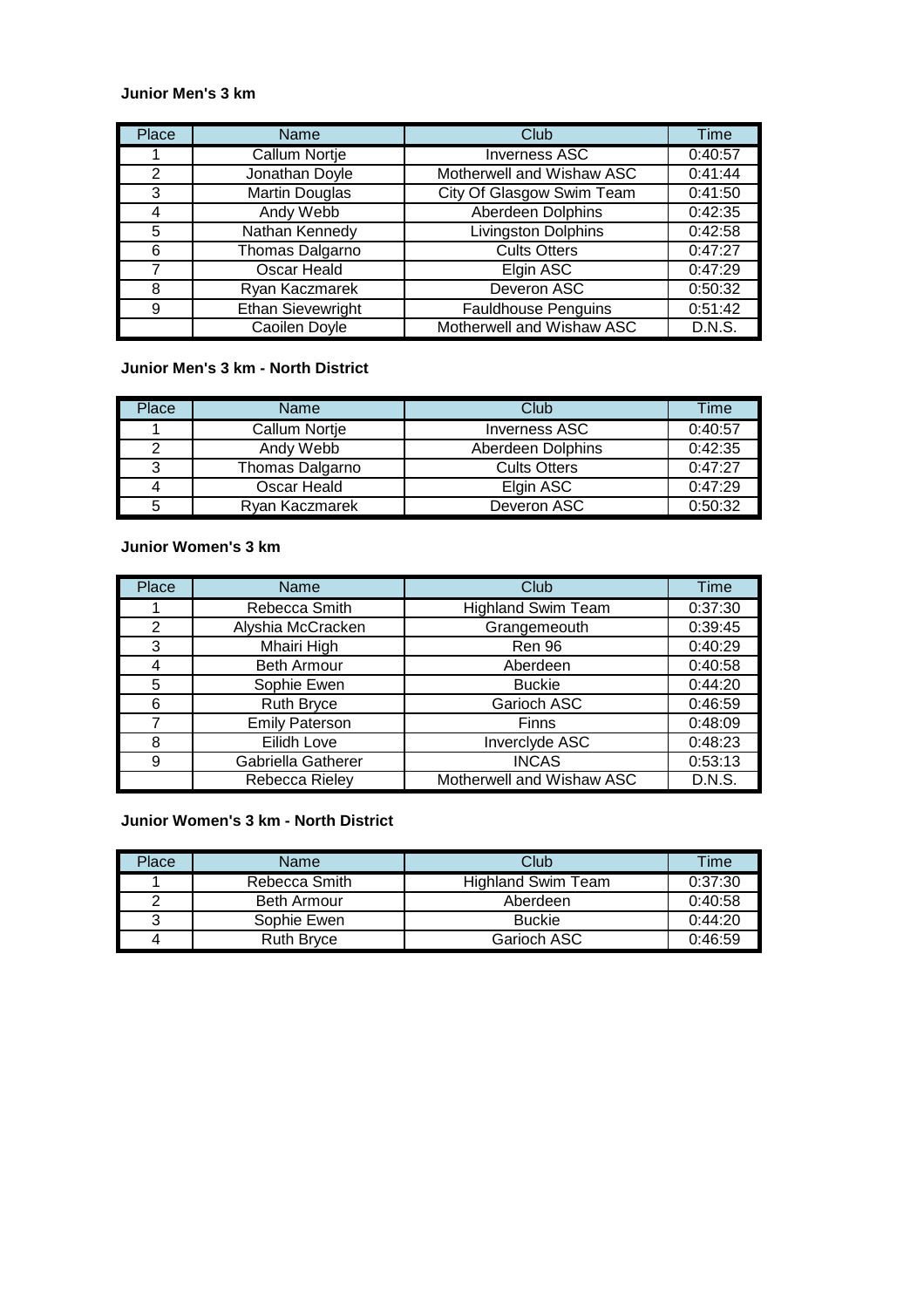#### **Men's 1500 m**

| Place | Name               | Club                       | <b>Time</b> |
|-------|--------------------|----------------------------|-------------|
|       | Aaron Sievewright  | <b>Fauldhouse Penguins</b> | 0:20:30     |
|       | William Broadhurst | Aberdeen Dolphins          | 0:21:10     |
| ว     | Brian Bain         | <b>Silver City Blues</b>   | 0:25:27     |
| 4     | Glen Cunningham    | Nairn                      | 0:29:03     |

# **Men's 1500 m - North District**

| Place | Name               | Club              | Time    |
|-------|--------------------|-------------------|---------|
|       | William Broadhurst | Aberdeen Dolphins | 0:21:10 |
|       | Brian Bain         | Silver City Blues | 0:25:27 |
|       | Glen Cunningham    | Nairn             | 0:29:03 |

### **Women's 1500 m**

| Place | Name              | Club                     | <b>Time</b> |
|-------|-------------------|--------------------------|-------------|
|       | Kimberley Preston | <b>Silver City Blues</b> | 0:22:29     |
|       | Helen Beveridge   | Inverness ASC            | 0:30:50     |
| ว     | Patricia McQueen  | Inverness ASC            | 0:30:54     |
|       | Di Cromarty       | Jnattached               | 0:35:14     |

### **Women's 1500 m - North District**

| Place | Name                     | Club                     | Time    |
|-------|--------------------------|--------------------------|---------|
|       | <b>Kimberley Preston</b> | <b>Silver City Blues</b> | 0:22:29 |
| ⌒     | Helen Beveridge          | Inverness ASC            | 0:30:50 |
| ว     | Patricia McQueen         | Inverness ASC            | 0:30:54 |
| 4     | Di Cromarty              | Unattached               | 0:35:14 |